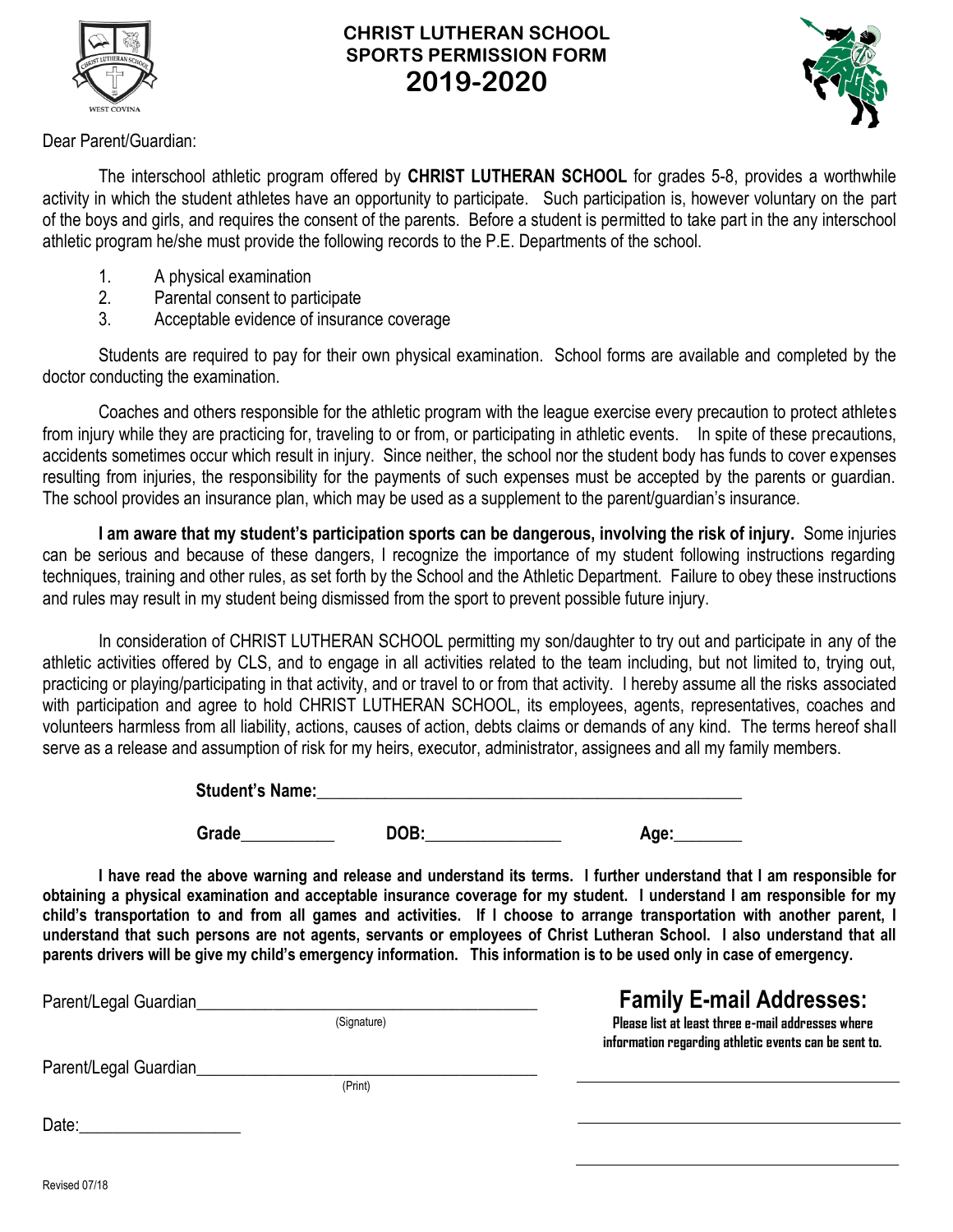

# **CHRIST LUTHERAN SCHOOL COMPETITIVE SPORTS PHYSICAL EXAMINATION 2019-2020**



NOTE: Parents, please answer all questions to the double line.

| <b>Students Name:</b>                                                                                                                                                                                                                                                                                                                                  | D.O.B.:<br>Age:                                                                                                                                                                                                                               |  |  |  |  |
|--------------------------------------------------------------------------------------------------------------------------------------------------------------------------------------------------------------------------------------------------------------------------------------------------------------------------------------------------------|-----------------------------------------------------------------------------------------------------------------------------------------------------------------------------------------------------------------------------------------------|--|--|--|--|
| Address:<br><u> 1980 - Johann Barn, mars ar breithinn ar chomhair an t-Alban ann an t-Alban ann an t-Alban ann an t-Alban an</u>                                                                                                                                                                                                                       | <b>Sande:</b> School School School School School School School School School School School School School School School School School School School School School School School School School School School School School School Sch<br>Phone: |  |  |  |  |
| Check if your child has had any of the following:                                                                                                                                                                                                                                                                                                      |                                                                                                                                                                                                                                               |  |  |  |  |
| <b>Rheumatic Fever</b><br>T.B.<br>Fractures<br>Epilepsy                                                                                                                                                                                                                                                                                                | Pneumonia<br><b>Diabetes</b>                                                                                                                                                                                                                  |  |  |  |  |
| <b>Heart Trouble</b><br>Asthma<br>Hernia (rupture)                                                                                                                                                                                                                                                                                                     | Hay Fever<br>Head Injury<br><b>Wears Contacts</b>                                                                                                                                                                                             |  |  |  |  |
| Other serious injuries or illness:                                                                                                                                                                                                                                                                                                                     | <u> 1989 - John Amerikaanse kommunister († 1958)</u>                                                                                                                                                                                          |  |  |  |  |
| List any surgeries:                                                                                                                                                                                                                                                                                                                                    |                                                                                                                                                                                                                                               |  |  |  |  |
| Known Allergies:<br><u> 1989 - Johann Barn, fransk politik fotograf (d. 1989)</u>                                                                                                                                                                                                                                                                      | Tetanus Shot:<br>Yes / No<br>Date:                                                                                                                                                                                                            |  |  |  |  |
| Family Physician:<br><u> 1980 - Johann Barnett, fransk politik (f. 1980)</u>                                                                                                                                                                                                                                                                           |                                                                                                                                                                                                                                               |  |  |  |  |
| Address:<br><u> 1980 - Johann Barnett, fransk politik (d. 1980)</u>                                                                                                                                                                                                                                                                                    | Phone:<br><u> 1970 - Jan Barbara Barat, prima a</u>                                                                                                                                                                                           |  |  |  |  |
| I grant my permission to authorize to obtain medical care from any licensed physician, hospital or medical clinic<br>should the student become ill or injured while participating in practice, game or while traveling away from home<br>or at other times when neither parent or guardian is available to grant authorization of emergency treatment. |                                                                                                                                                                                                                                               |  |  |  |  |
| Parent/Legal Guardian: <u>Contract Communication</u> Signature Signature                                                                                                                                                                                                                                                                               | Date:                                                                                                                                                                                                                                         |  |  |  |  |
|                                                                                                                                                                                                                                                                                                                                                        |                                                                                                                                                                                                                                               |  |  |  |  |
| PHYSICAL EXAMINATION: (Must be filled out by physician)                                                                                                                                                                                                                                                                                                |                                                                                                                                                                                                                                               |  |  |  |  |
| EENT:                                                                                                                                                                                                                                                                                                                                                  | Teeth:                                                                                                                                                                                                                                        |  |  |  |  |
| Heart:<br>Lungs:                                                                                                                                                                                                                                                                                                                                       | Abdomen:                                                                                                                                                                                                                                      |  |  |  |  |
| Hernia:<br>Back:                                                                                                                                                                                                                                                                                                                                       | Extremities: ________________________                                                                                                                                                                                                         |  |  |  |  |
| Reflexes:                                                                                                                                                                                                                                                                                                                                              | Wt: $\qquad \qquad$                                                                                                                                                                                                                           |  |  |  |  |
| Passed:<br>Failed:<br><u> 1980 - Jan Barbara Barbara, política establecente de la propia de la propia de la propia de la propia de la p</u>                                                                                                                                                                                                            |                                                                                                                                                                                                                                               |  |  |  |  |
|                                                                                                                                                                                                                                                                                                                                                        |                                                                                                                                                                                                                                               |  |  |  |  |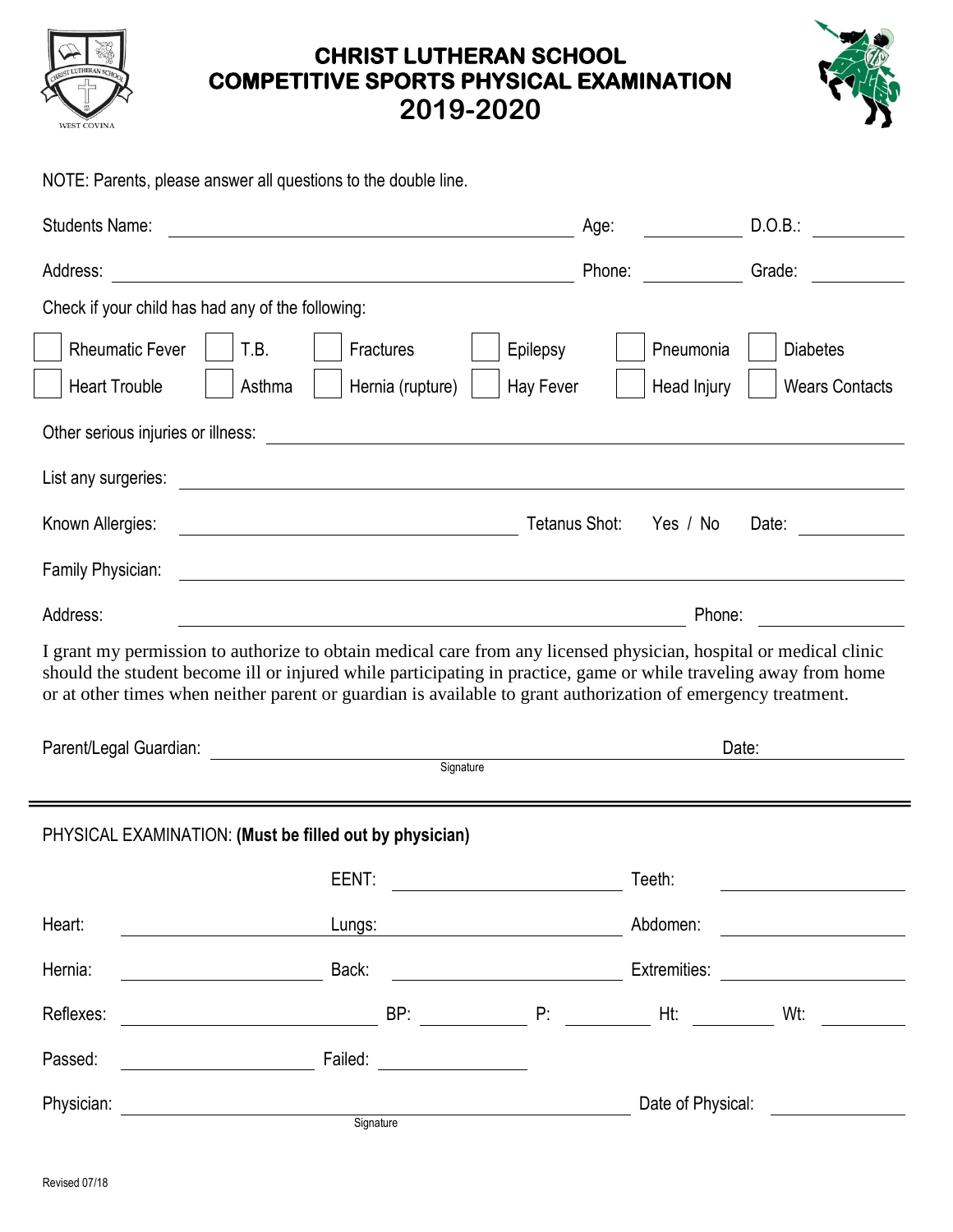## **LUTHERAN ATHLETIC LEAGUE**

| Sport/Season: |                      | <b>ANY LAL SPORT</b> |                               |
|---------------|----------------------|----------------------|-------------------------------|
| Coach:        | <b>ANY CLS COACH</b> | School:              | <b>CHRIST LUTHERAN SCHOOL</b> |

All participants in the Lutheran Athletic League (L.A.L.) sporting events should be an example of Christian sportsmanship. It is the desire of the L.A.L. that players, coaches, and parents be responsible for their actions and as such have outlined below a Responsibility Code that you should read and adhere to as a player, or parent of a player in the L.A.L.

## **Player/Parent Responsibility Code**

Christian players and their parents should show concern and respect for one another as a family in Christ. They should respect and accept the judgment of officials and coaches and obey the rules and regulations in each sport. The behavior of the player should at all times serve as a Christian example to one another and to those watching the event.

As parents the example that is set for children is paramount to whatever is said to them in word. With this in mind it is vital that parents of players in the L.A.L. conduct themselves in a positive Christian atmosphere at all times, but especially at all L.A.L. sponsored events. Parents provide a great source of support and encouragement for players. Parents are asked to always keep in mind that athletes, coaches and officials in the L.A.L. are not "professionals". Parents should keep this in mind as they are asked to provide supportive, factual and positive feedback to players, coaches and officials in the L.AL.

It is the duty of all concerned with Christian athletics to emphasize the proper ideals of sportsmanship, ethical conduct, and fair play. To stress the values derived from playing the game fairly, to show cordial courtesy to visiting teams and officials. To respect the integrity and judgment of the sporting officials. To achieve a thorough understanding, and acceptance of the rules of the game and standards of eligibility. To encourage leadership, use of initiative, and good judgment by the players on the team. To recognize that the purpose of athletics is to promote the physical, mental, moral, social, and emotional well being of the individual players. To remember that an athletic contest is only a game, not a matter of life and death for players, coaches, schools, fans, communities, states, or nations.

I have read and agree with providing support for the above Player/Parent Responsibility Code.

Player's Signature Date

Parent's Signature

| ۰.<br>×<br>۰, |
|---------------|